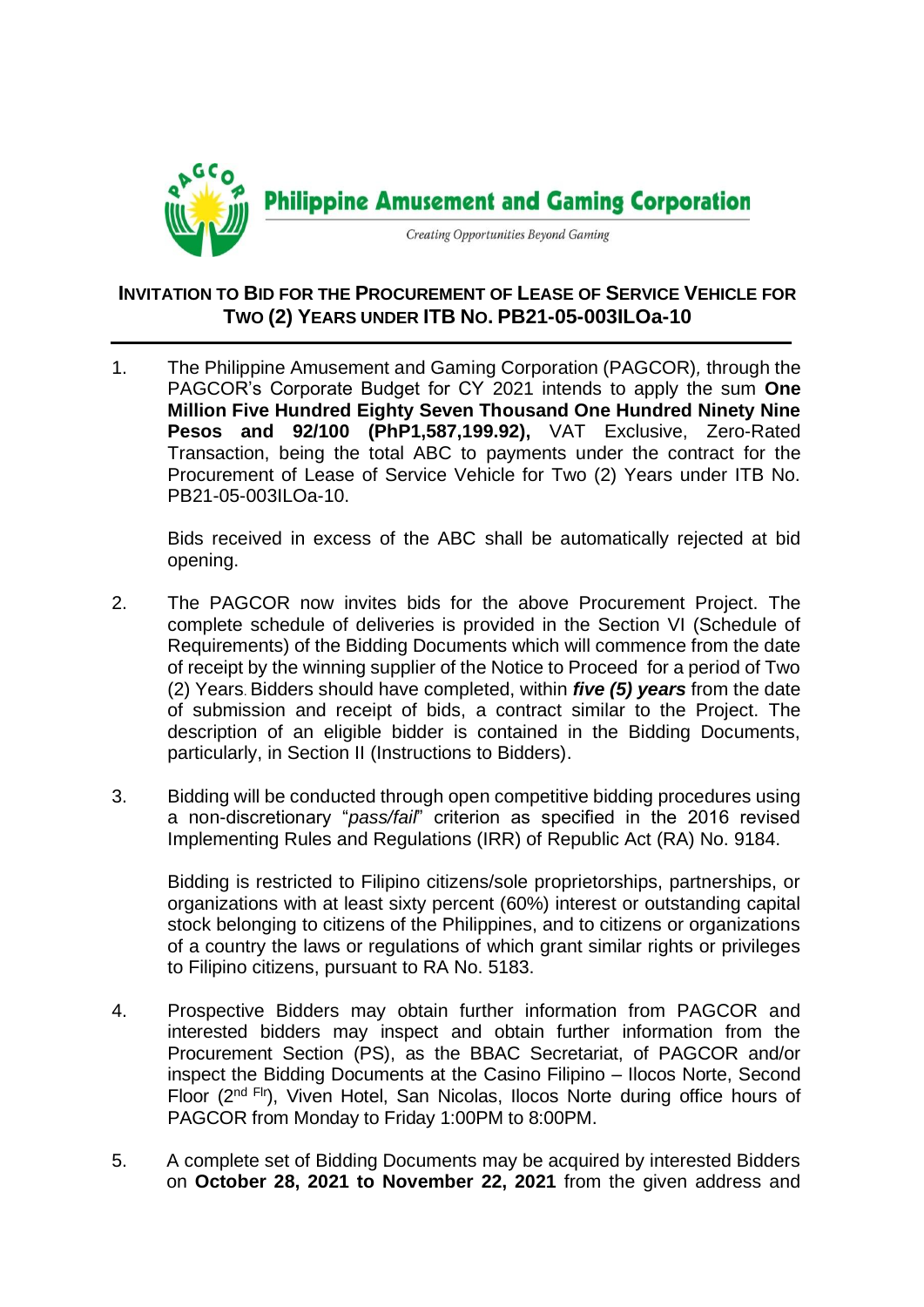website(s) below upon payment of **Five Thousand Pesos (PhP5,000.00)** for the Bidding Documents, pursuant to the latest Guidelines issued by the GPPB.

PAGCOR shall allow the bidder to present its proof of payment for the fees either in person, by facsimile, or through electronic means.

Prospective bidders may also download the Bidding Documents free of charge from **[www.pagcor.ph](http://www.pagcor.ph/)** and **www.philgeps.gov.ph** and may be allowed to submit bids provided that bidders pay the applicable fee of the Bidding Documents not later than the deadline for the submission and receipt of bids.

In effecting payment for the Bidding Documents, prospective bidders shall present either the Payment Slip, which may be secured from the PS, or a copy of this Invitation to Bid (ITB) to PAGCOR's Cashier, located at the Casino Filipino – Ilocos Norte, Second Floor ( $2<sup>nd Fri</sup>$ ), Viven Hotel, San Nicolas, Ilocos Norte.

- 6. The PAGCOR will hold a **Pre-Bid Conference on November 11, 2021 Thursday, 2:00PM** at the Casino Filipino – Ilocos Norte, Second Floor (2nd Flr), Viven Hotel, San Nicolas, Ilocos Norte OR through Video Conference via Zoom platform, which shall be open to prospective bidders. You may send the request for provision of Zoom Meeting credentials thru Benito.Motano@pagcor.ph before the scheduled meeting.
- 7. Bids must be duly received by the BAC Secretariat through manual submission on or before **November 22, 2021, Monday, 1:45PM** at the Casino Filipino – Ilocos Norte, Second Floor (2<sup>nd Flr</sup>), Viven Hotel, San Nicolas, Ilocos Norte. Late bids shall not be accepted.
- 8. All Bids must be accompanied by a bid security in any of the acceptable forms and in the amount stated in **ITB Clause 14**.
- 9. Bid opening shall be on **November 22, 2021, Monday, 2:00PM** onwards at the at the Casino Filipino – Ilocos Norte, Second Floor  $(2^{nd}$  Flr), Viven Hotel, San Nicolas, Ilocos Norte. Bids will be opened in the presence of the bidders' representatives who choose to attend the activity.
- 10. Bidders shall bear all costs associated with the preparation and submission of their bids, and PAGCOR will in no case, be responsible or liable for those costs, regardless of the conduct or outcome of the bidding process.

Bidders should note that PAGCOR will only accept bids from those that have paid the applicable fee for the Bidding Documents.

PAGCOR assumes no responsibility whatsoever to compensate or indemnify bidders for any expenses incurred in the preparation of their bids.

In accordance with Government Procurement Policy Board (GPPB) Circular 06-2005 - Tie-Breaking Method, the Bids and Awards Committee (BAC) shall use a non-discretionary and non-discriminatory measure based on sheer luck or chance, which is "DRAW LOTS," in the event that two (2) or more bidders